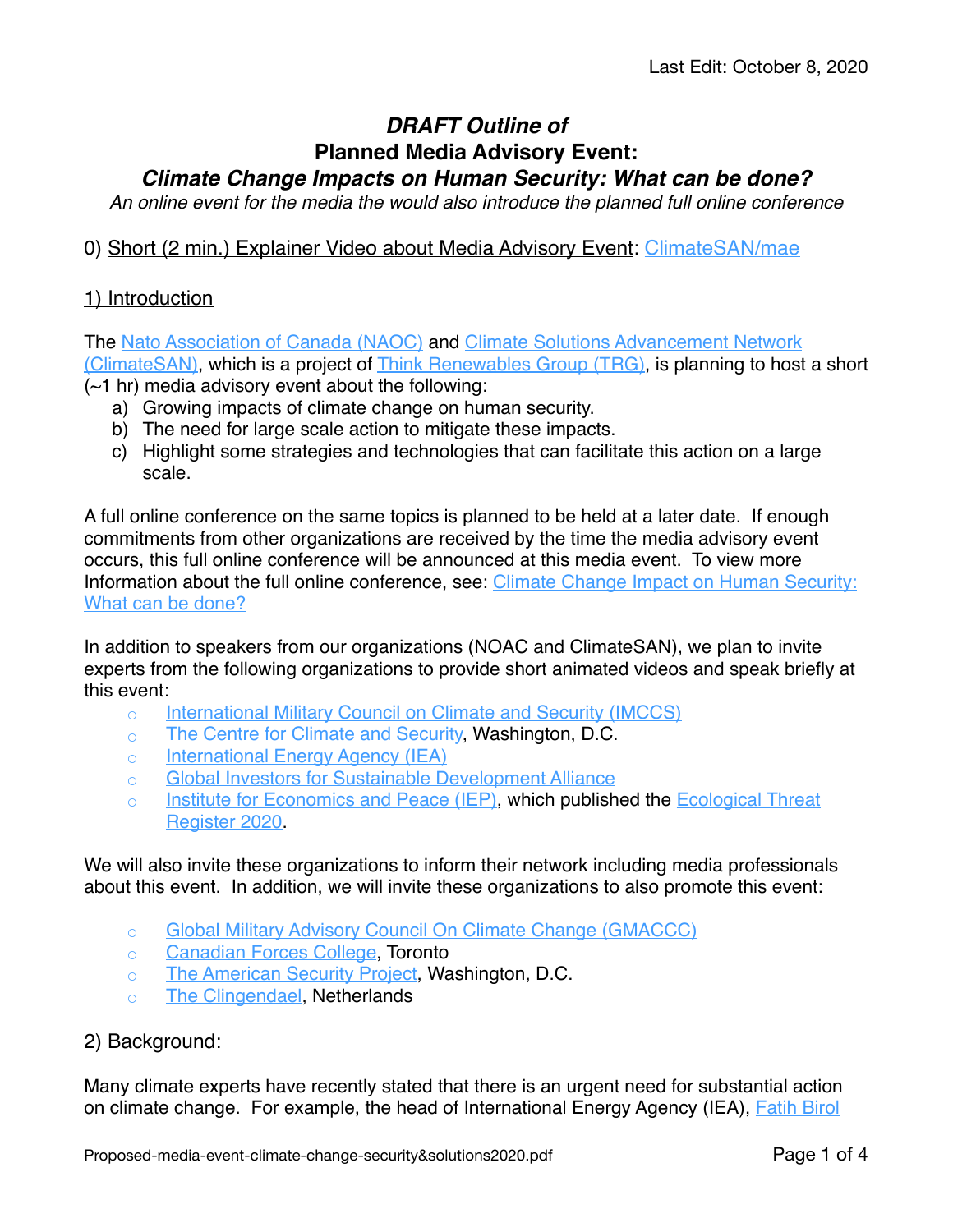[warned about the urgent need for action in the next 6 months](https://www.theguardian.com/environment/2020/jun/18/world-has-six-months-to-avert-climate-crisis-says-energy-expert) to prevent a post-lockdown surge in emissions. In order to implement this action on a global scale, the decision-making gridlock between progressive and conservative leaders needs to be overcome.

Fortunately, conservative voters and their leaders are often receptive to the views of military experts and many of these experts are now expressing alarm about security-related impacts of climate change. Therefore, as [Prof. Michael Klare](https://www.hampshire.edu/faculty/michael-klare) suggests, these experts can play a role in ["bridging the gap between believers and doubters"](https://www.greensboro.com/opinion/columns/michael-klare-a-military-perspective-on-climate-change-could-bridge/article_294445bb-cdb7-5707-b293-86ef4e8893c5.html) on climate change.

Once conservative leaders recognize the need for substantial action on climate change, they will likely be more inclined to work with progressive leaders to take the necessary steps to take this action. The response to Covid-19 has shown that when conservatives and progressives agree on what needs to be done, substantial action can occur quickly.

To help persuade conservative voters and leaders to take action on climate change, we are planning to do the following:

a) Work with selected top security experts to create [short \(2 min\) explainer videos](https://climatesan.org/creating-explainer-videos/) about some key issues that these experts think the public, especially conservative voters and leaders, should know about. Also highlight some promising developments in technologies and finance. This includes:

- i) Breakthrough technologies that can be implemented on a global scale.
- ii) A new initiative to mobilize the trillion of dollars of new investment capital to fund climate action

b) Invite selected organizations that are concerned about climate and security to help promote our planned media advisory event. A list of these organizations is mentioned above.

c) Host a media advisory event to introduce the media to some of the top security experts along with showing selected 2 min. explainer videos.

#### 3) Proposed List of Panelists and their Topics

Given below is a list of proposed presenters and topics that would be introduced at this event. To help make the event more engaging for the online audience, each of the speakers would combine their respective presentation with a short video and highly graphic slides.

- a) Master of Ceremonies (MC) (likely a board member from NAOC) introduces moderator (planned to be a media professional selected by NAOC)
- b) Moderator welcomes everyone and briefly explains the reason for this event and then introduces the first speaker.
- c) [James Grabert,](https://www.unssc.org/about-unssc/speakers-and-collaborators/james-grabert/) Director, Mitigation, [United Nations Climate Change Secretariat,](https://unfccc.int/about-us/about-the-secretariat) Bonn, Germany will speak about the urgent need for action on climate change. He also may highlight the warning by the head of International Energy Agency (IEA), Fatih Birol, who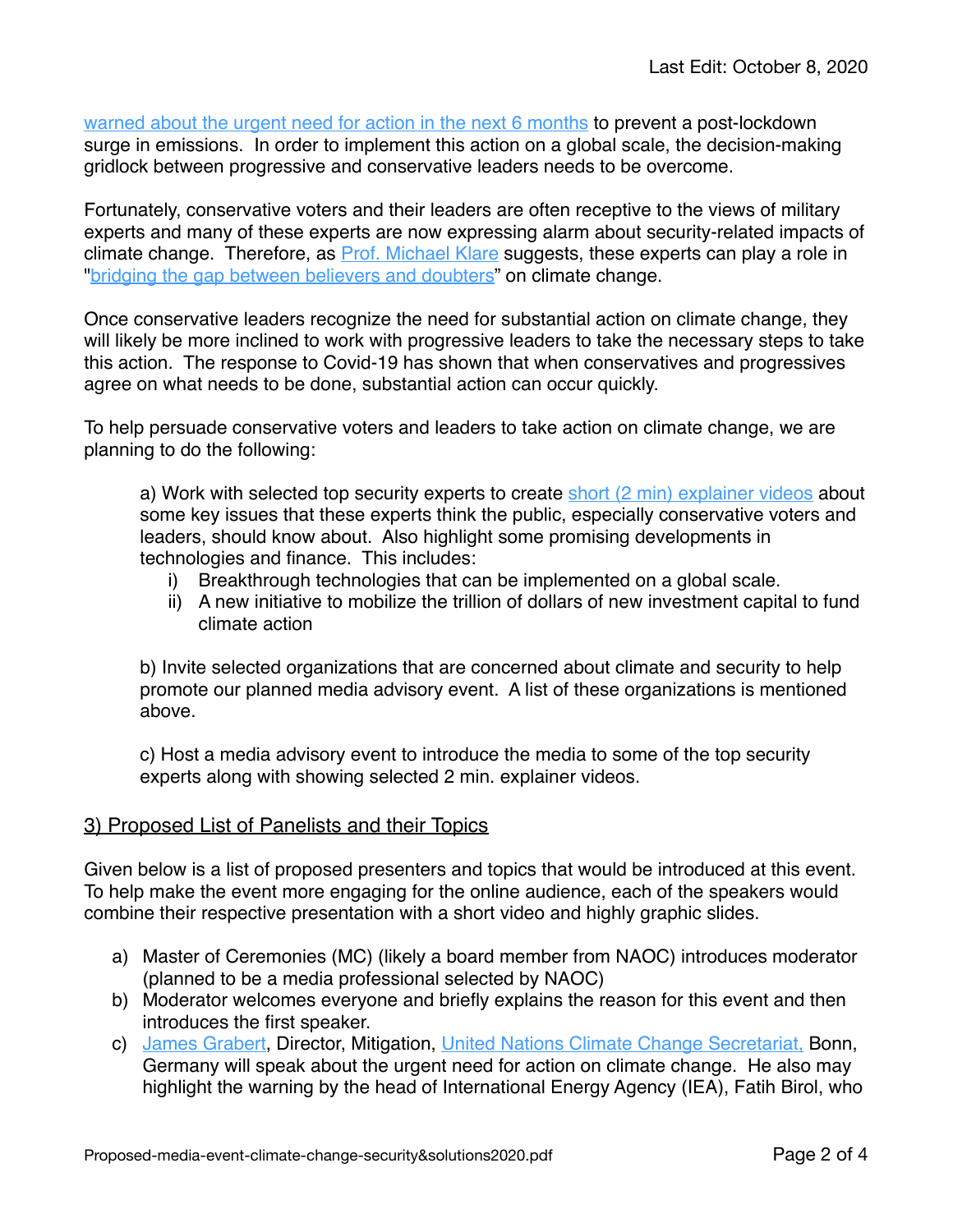indicated the [need for action in the next 6 months](https://www.theguardian.com/environment/2020/jun/18/world-has-six-months-to-avert-climate-crisis-says-energy-expert) to prevent a post-lockdown surge in emissions.

- d) [Honorable Sherri Goodman](https://imccs.org/sherri-goodman/), Secretary General of the [International Military Council on](https://imccs.org/)  [Climate and Security \(IMCCS\)](https://imccs.org/) presents highlights of [The World Climate and Security](https://climateandsecurity.org/worldclimatesecurityreport2020/)  [Report 2020](https://climateandsecurity.org/worldclimatesecurityreport2020/) report.
- e) Hon. [John Conger,](https://climateandsecurity.org/advisory-board/john-conger/) Director, [Centre for Climate and Security \(CCS\)](https://climateandsecurity.org/advisory-board/) and part of the [National Security, Military and Intelligence Panel \(NSMIP\) on Climate Change,](https://climateandsecurity.org/wp-content/uploads/2020/03/a-security-threat-assessment-of-climate-change.pdf) who provides some key findings from the Security Threat Assessment of Global Climate [Change](https://climateandsecurity.org/a-security-threat-assessment-of-global-climate-change/) report.
- f) [Michael Collins](https://climatesan.org/share/Michael-Collins-100-word-Bio.pdf), Executive Director at the [Institute for Economics and Peace](https://www.economicsandpeace.org/) (IEP) to speak about their recently launched ["Ecological Threat Register \(ETR\)"](http://visionofhumanity.org/events/us-ecological-threat-register-launch-webinar/).
- g) Robert Baines, President and CEO of the NATO Association of Canada discusses the how international cooperation has increased security and much more of it will be needed in the future due to rapidly growing impacts of climate change.
- h) Paul Stevers highlights some promising "Break-Though" Climate Solutions that can be implemented on a global scale. This could include:
	- i) [Solid state batteries](https://oilprice.com/Energy/Energy-General/Bill-Gates-Backed-Battery-Maker-Goes-Public-In-33-Billion-Deal.html) for electric cars and trucks
	- ii) Planning trees via drones such as **Flashforest**
	- iii) [Artificial leaf technology](https://climatesan.org/accelerating-climate-solutions-program-summary/) that can produce hydrogen and/or hydrocarbons directly from the sun.
- i) [Steve Waygood](https://www.avivainvestors.com/en-ca/about/our-people/s/steve-waygood/) from Aviva Investors who is part of the Global Investors for Sustainable [Development Alliance](https://www.un.org/development/desa/financing/what-we-do/other/global-investors-for-sustainable-development-alliance/GISD-home) introduces the recently launched International Platform for [Climate Finance](https://www.ethicalcorp.com/watch-demand-avivas-steve-waygood-announces-new-climate-finance-platform), which is intended to mobilize the \$1 trillion of new investment capital that will be required every year for the next 15 years to put the world on the path for a net-zero transition.

#### 4) Proposed Event Time Schedule:

Given below is a proposed event time schedule:

2 min.: 1 Moderator begins session and speaks for about 2 minutes

- 35 min.: 7 speakers with each:
	- 1 min Introduction

4 min - speaker gives a presentation containing a short explainer video and/or slides containing considerable graphics.

21 min.: Panelists respond to questions from the media connected on zoom or through the chat window next to the YouTube livestream (a few journalists could be invited to join the zoom session)

2 min.: Closing comments by moderator including mentioning the upcoming full conference on this topic.

————- 60 min.